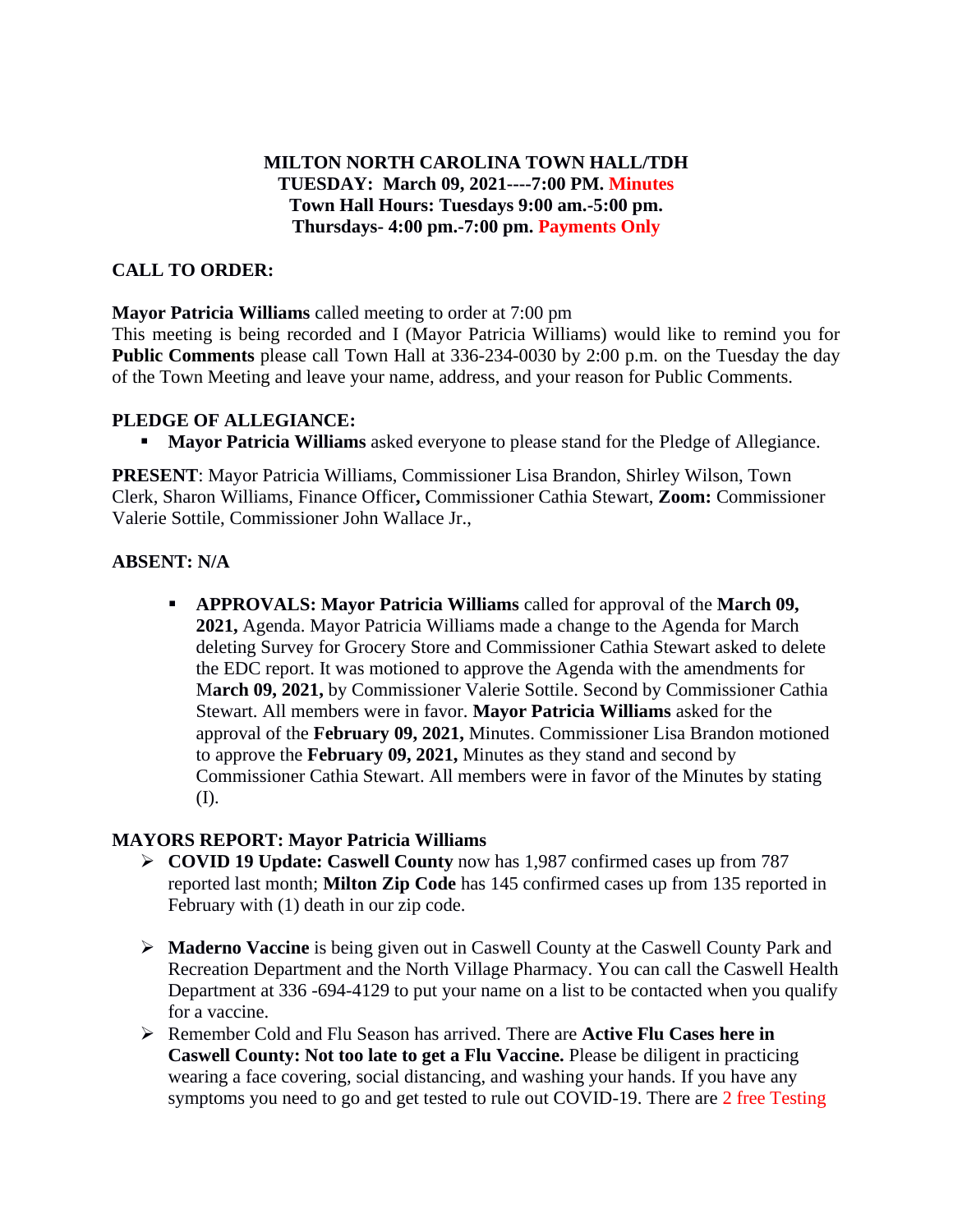Sites: open for anyone to go to be tested. You do not have to be a Caswell County resident. Those two sites are **Pelham Community Center**, and the **Caswell County Health Department**. Appointments are not necessary, but you do need to call to hear the days and times. Days and Times may change due to increased numbers.

- ➢ **The Milton Town Board and Finance Officer** received a letter from Susan McCullen, Director of Fiscal Management Section of the N.C. Department of State Treasurer with concerns over the financial position over the Milton **Water & Sewer Fund.** A letter will be mailed to the N.C. Department of State Treasurer addressing these concerns.
- ➢ **Duke Progress Energy, Caswell and the Town of Milton** contributed monies to the Caswell Fund from the Federal Cares Act for a total of \$50,000.00. These monies were given for assistance towards outstanding balances for utilities and rent. There are no longer any monies available for the utilities or rental assistance. For the Town of Milton many people were able to catch up with their water bills with this assistance. Hopefully in the future there will be no outstanding balances.
- ➢ **New Business:** There is a New Business that is going to be opening in the Old Post Office. They are hoping to open the first of April 2021. It will be a Deli/Market with staples that will be for sale (such as, bread, eggs, milk, produce). We look forward to welcoming this New Business to town and we wish this new business a lot of success in the future.

### **STAFF REPORTS: Shirley Wilson: On Time Payments**

The reason why we want you address on time payments is we have residents coming by questioning why there are two payments showing on the current invoice. Payments should and must be paid on the due date because our Quick Book Software automatically recur on the  $12<sup>th</sup>$  or the 15<sup>th</sup> of the month. If payments are paid after the due date the invoice will show past and current payments due. Invoices are printed on the  $19<sup>th</sup>$  and mailed on the  $20<sup>th</sup>$  of each month. Please pay attention to the invoices and the due date.

**Sharon Williams Presented the** General Fund Revenue at the end of February Target is **67% the Actual Revenue 53% Expenditures** are at **65% below the target 67%**. Mayor Patricia Williams asked about the Office Expense \$1205.00 and Sharon explained that Toner was purchased and returned because we received a new copy machine, and we will receive a credit for the Toner. **Water/ Sewer Fund** our Revenue is over at **75%**. Collection has done good along with the customers applying for Financial help. Expenses year to date is at **52%**with a Target of **67%.**

**Bank Accounts: General Fund Bank Account:** End of February 2021--\$12,325.38 with the outstanding checks March 5th we were at **\$9880.38**. **Water Sewer Fund** at the end of February we were \$34,635.25.00. Outstanding checks we are at **\$28,966.12**. Our North Carolina Capital Management Trust is down to **\$78,407.81** until we Transfer money back for the fire hydrants as the money comes available from the Taxes. (Typically, January-February but they are behind).

### **OLD BUSINESS: Commissioner John Wallace:**

**Commissioner John Wallace** stated that another volunteer came forward to help with the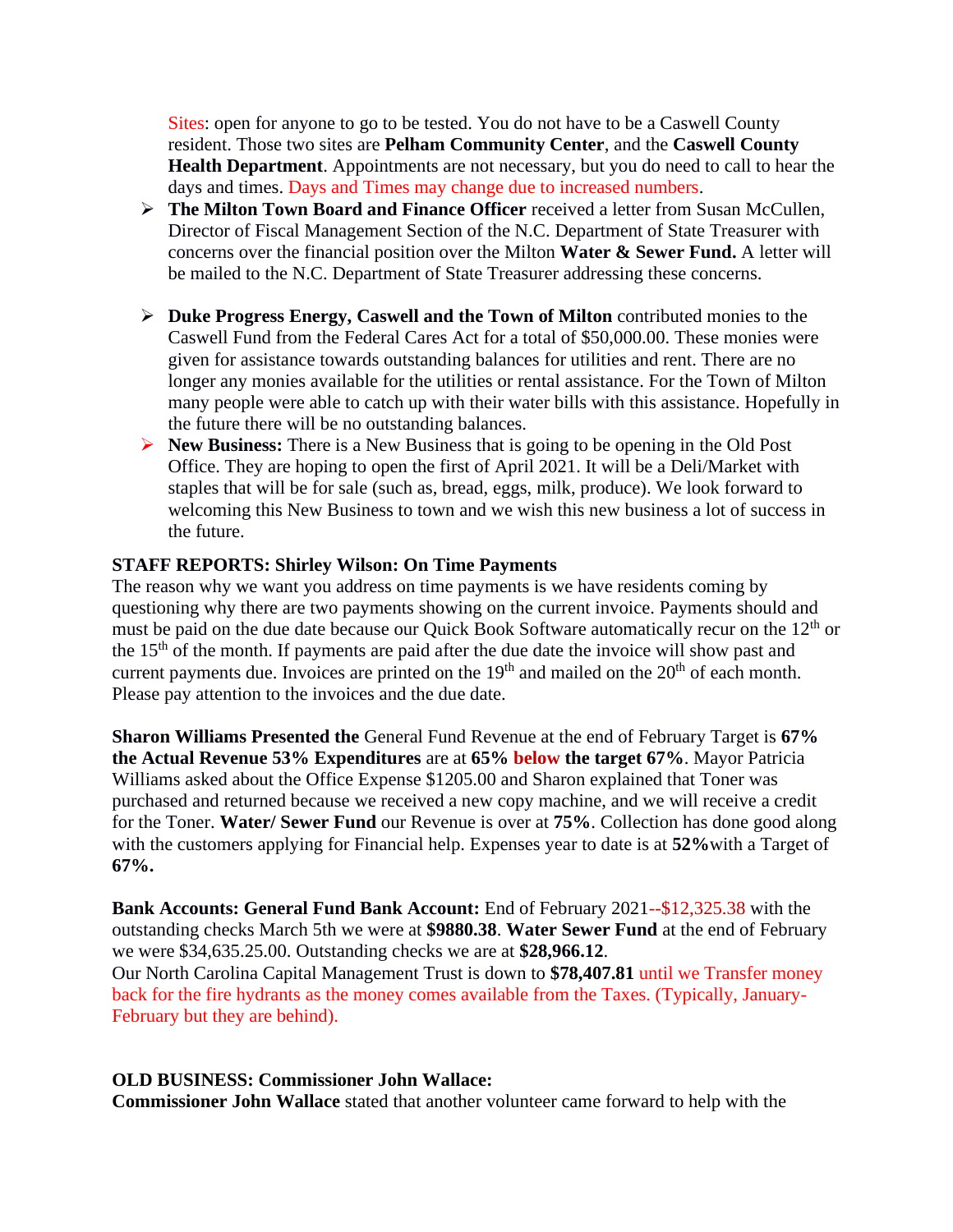project, **Privatizing the Milton Water/Sewer System,** Sharon Williams. We need to ID a community that has a small Municipality that has sold out to a larger one. No progress in Identifying such a Municipality. Mayor Patricia Williams elaborated.

## **Commissioner Lisa Brandon: Community Clean-Up**

Commissioner Lisa Brandon stated that the pick-up date will be April 9, 2021, at 11:00 am and the Rain Date will be April 23, 2021. Mayor Patricia Williams explained how important it is to keep the town clean.

# **Commissioner Lisa Brandon and Commissioner Valerie Sottile: Revisions for Town Alcohol Ordinance**

**Commissioner Valerie Sottile** stated that they met last week, revised the Alcohol Ordinance, and made some progress trying to get input from the Business Owners. It will be for the entire town because the sidewalks belong to the town. **Commissioner Lisa Brandon** stated she will send out an email sharing what they talked about. Mayor Patricia Williams explained an obvious problem (the town being held liable). If residents have a party on the sidewalks, they need to sign a waiver so the town will not be liable (extend to sidewalks and road) Commissioner Valerie Sottile stated this is the main goal not to have the town liable for accidents due to activities on the sidewalks. Sign a waiver to prohibit the town from being liable. **Commissioner Lisa Brandon** stated she had talked to Gwen McGuire and Alex Sharpe (Merchants), and they agree with the Ordinance.

## **NEW BUSINESS: Mayor Patricia Williams Speed Limit Signs**

Mayor Patricia Williams stated that there are no speed limit signs on Holder and Palmers Alley. It was brought to her attention from a homeowner. DOT came out and measured the road and this is how they determined the speed limit of 25 mph. I (Patricia Williams) had suggested 30 mph but due to DOT calculation the speed limit will be 25 mph. It was discussed and Motioned by Commissioner Lisa Brandon to approve speed limit signs for Holder and Palmers Ally and second by Commissioner John Wallace all were in favor by stating (I). Motion carried and recorded.

# **Mike Behler: Filters on top of Green Tanks**

- ➢ **Mike Behler stated** the filters are being broken off the green tanks. These filters are needed and there is a cost to replace them. It seems as though they are deliberately being broken. The homeowners or renters should be held accountable for the damage to the filters on top of the Green Tank. Asked the Board to make a decision because it is not the towns problem. The danger of children throwing items in the hole, and the danger of gases coming up out of the tank in the air around the house. (Discussion) The Board agreed to send out a notice in the Water Bill to state that the homeowners are responsible for the broken filters. It was motioned by Commissioner Cathia Stewart and Second by Commissioner John Wallace that the homeowners or renters that receives an invoice will be responsible for the cost of replacing the filter.
- ➢ **Mike Behler stated** Flushing of Pipes/ Fire Hydrants should be done Quarterly. The Fire Chief brought this issue up in a previous meeting. Releasing the water about 10 minutes. Mike Behler will charge the town because this is his labor. The residents will be notified when this will take place. Discussion) Mike Behler will open every hydrant valve at the